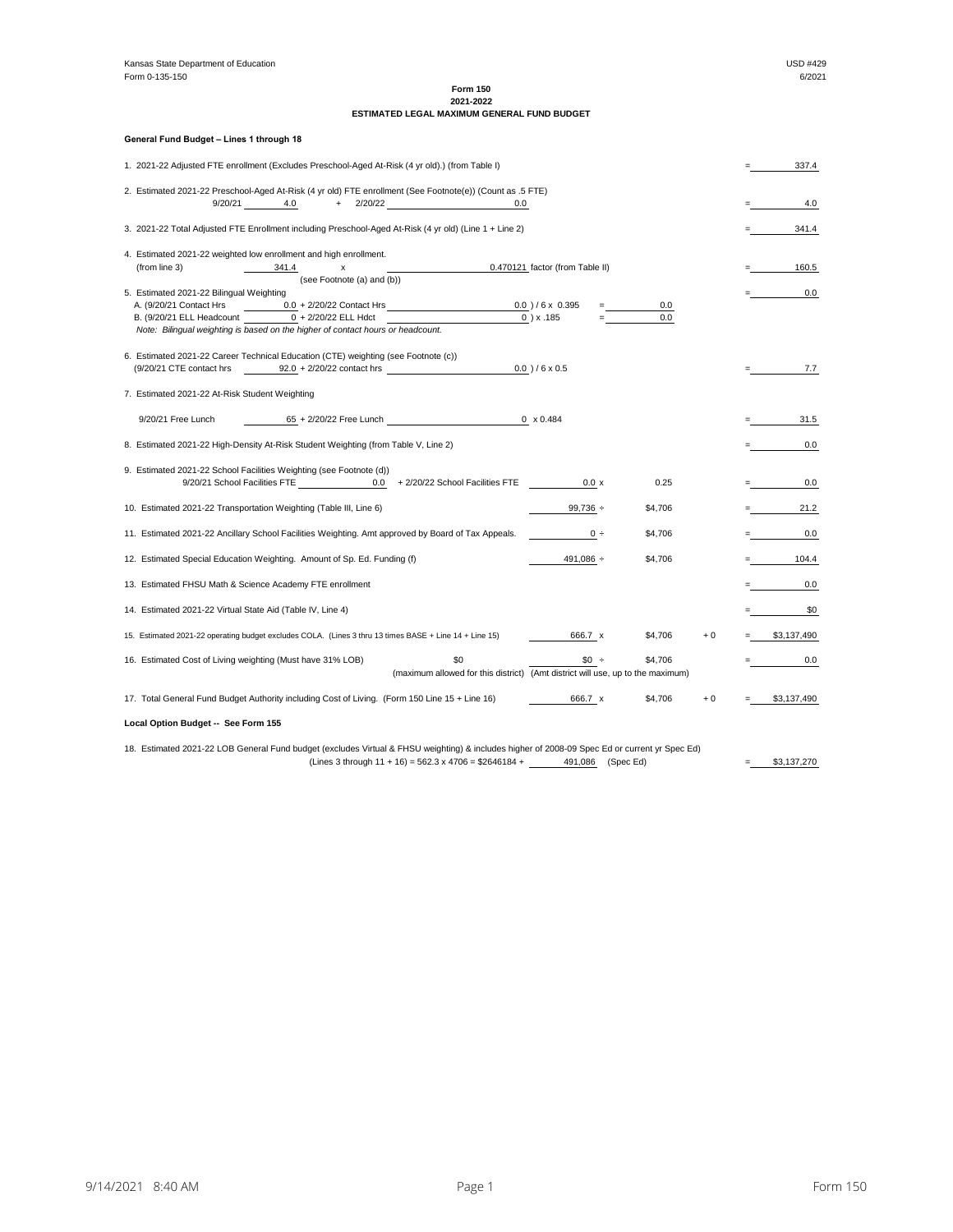| Kansas State Department of Education                                                                                                                                                                                                            |                                                                                                                                                                  |  | <b>USD #429</b>                                     |  |
|-------------------------------------------------------------------------------------------------------------------------------------------------------------------------------------------------------------------------------------------------|------------------------------------------------------------------------------------------------------------------------------------------------------------------|--|-----------------------------------------------------|--|
| Form 0-135-150                                                                                                                                                                                                                                  | TABLE I - KSA 72-5132                                                                                                                                            |  | 6/2021                                              |  |
| 1. Does the district qualify for the 3 yr Average? (Due to military dependent children.)                                                                                                                                                        | <b>NO</b>                                                                                                                                                        |  |                                                     |  |
| 2. 9/20/18 Audited FTE enrollment (excludes Preschool-Aged At-Risk (4 yr old) and Virtual)                                                                                                                                                      |                                                                                                                                                                  |  | 349.0                                               |  |
| 3. 2/20/19 Audited FTE of new students of military families, not enrolled on 9/20/18.<br>(Excludes Preschool-Aged At-Risk (4 yr old)) (Must be at least 25 FTE or 1% of Line 2.<br>If it doesn't meet criteria then calculates zero.)           | 0.0                                                                                                                                                              |  | 0.0                                                 |  |
| 4. 9/20/19 Audited FTE enrollment (excludes Preschool-Aged At-Risk (4 yr old) and Virtual)                                                                                                                                                      |                                                                                                                                                                  |  | 337.4                                               |  |
| 5. Estimated 2/20/20 Audited FTE of new students of military families, not enrolled on 9/20/19.<br>(Excludes Preschool-Aged At-Risk (4 yr old)) (Must be at least 25 FTE or 1% of Line 4.<br>If it doesn't meet criteria then calculates zero.) | 0.0                                                                                                                                                              |  | 0.0                                                 |  |
| 6. 9/20/20 Audited FTE enrollment (excludes Preschool-Aged At-Risk (4 yr old) and Virtual)                                                                                                                                                      |                                                                                                                                                                  |  | 309.7                                               |  |
| 7. 2/20/21 Audited FTE of new students of military families, not enrolled on 9/20/20.<br>(Excludes Preschool-Aged At-Risk (4 yr old)) (Must be at least 25 FTE or 1% of Line 6.<br>0.0<br>If it doesn't meet criteria then calculates zero.)    |                                                                                                                                                                  |  |                                                     |  |
| 8. Sept. 20, 2018, FTE enrollment plus 2/20/19 FTE (Excludes Preschool-Aged At-Risk (4 yr old) and virtual.)                                                                                                                                    |                                                                                                                                                                  |  | 349.0                                               |  |
| 9. Sept. 20, 2019, FTE enrollment plus 2/20/20 FTE (Excludes Preschool-Aged At-Risk (4 yr old) and virtual.)                                                                                                                                    |                                                                                                                                                                  |  | 337.4                                               |  |
| 10. Sept. 20, 2020, FTE enrollment plus 2/20/21 FTE (Excludes Preschool-Aged At-Risk (4 yr old) and virtual.)                                                                                                                                   |                                                                                                                                                                  |  | 309.7                                               |  |
| 11. 3 YR AVG FTE*: (<br>349.0<br>(line 8)<br>309.7<br>$\frac{1}{2}$ 3 =<br>(line 10)                                                                                                                                                            | 337.4<br>(line 9)<br>332.0<br>(goes to line 11)                                                                                                                  |  | 0.0                                                 |  |
|                                                                                                                                                                                                                                                 | * Excludes Preschool-Aged At-Risk (4 yr old) and virtual; but includes 2/20 military students if they qualify for the Military Provision that year.              |  |                                                     |  |
| 12. 2021-22 FTE adjusted enrollment for budget purposes (higher of line 9, 10, or line 9, 10, or 11, if qualified for 3YR AVG).                                                                                                                 |                                                                                                                                                                  |  | 337.4                                               |  |
| 13. Total FTE adjusted enrollment. (Goes to page 1, line 1)                                                                                                                                                                                     |                                                                                                                                                                  |  | 337.4                                               |  |
|                                                                                                                                                                                                                                                 | TABLE II - Low and High Enrollment Weighting (KSA 72-5149)                                                                                                       |  |                                                     |  |
| <b>Enrollment of District</b><br>$0 - 99.9$<br>100 - 299.9<br>300 - 1,621.9<br>1622 and over                                                                                                                                                    | Factor<br>1.014331<br>${ [7337 - 9.655 (E - 100)]}{ \div}3642.4} - 1$<br>{[5406 - 1.237500 (E - 300)] : 3642.4} -1<br>0.03504                                    |  |                                                     |  |
| E is the Adjusted FTE Enrollment (from Page 1, line 3)                                                                                                                                                                                          |                                                                                                                                                                  |  |                                                     |  |
| EXAMPLE: (FTE of 954.0)                                                                                                                                                                                                                         |                                                                                                                                                                  |  |                                                     |  |
| {[5406 - 1.237500 (954.0 - 300)]÷3642.4}-1<br>{[5406 - 1.237500 (654.0)]÷3642.4}-1<br>{[5406 - 809.325]÷3642.4}-1<br>{4597.675÷3642.4}-1<br>1.261991-1<br>0.261991                                                                              |                                                                                                                                                                  |  |                                                     |  |
| 1. Area of district in square miles 9-20-2021.                                                                                                                                                                                                  | TABLE III - Transportation Weighting (KSA 72-5148)                                                                                                               |  | 95.0                                                |  |
| 2. All public pupils transported or for whom transportation is being made available 9-20-2021                                                                                                                                                   |                                                                                                                                                                  |  |                                                     |  |
| who reside in the district 2.5 miles or more (Estimated)<br>3. Index of density = Line 2                                                                                                                                                        | 91.0<br>$+ 2 - 20 - 22$<br>0.0<br>91.0 divided by Line 1<br>95.0                                                                                                 |  | 91.0<br>0.958                                       |  |
|                                                                                                                                                                                                                                                 |                                                                                                                                                                  |  |                                                     |  |
| 4. Using index of density (Line 3), determine Per Capita Allowance.                                                                                                                                                                             | Factor A [BASE Change]<br>Factor B [Transported Students times Per Capita Allowance]<br>Factor C [Factor B times Constant]<br>Factor D [Factor C times Factor A] |  | \$970<br>1.1299<br>\$88,270<br>\$88,270<br>\$99,736 |  |
| 6. 2021-22 Trans. State Aid =<br>99,736<br>ortotion woiabting                                                                                                                                                                                   | (to Line 10, Page 1)<br>of the sebeel district result in the perties of such school district's state foundation aid attributable to the transportatio            |  | 99,736                                              |  |

*In no event shall the transportation weighting of the school district result in the portion of such school district's state foundation aid attributable to the transportation weighting being in excess of 110% of such school district's total expenditures from all funds for transporting students for the immediately preceding school year.*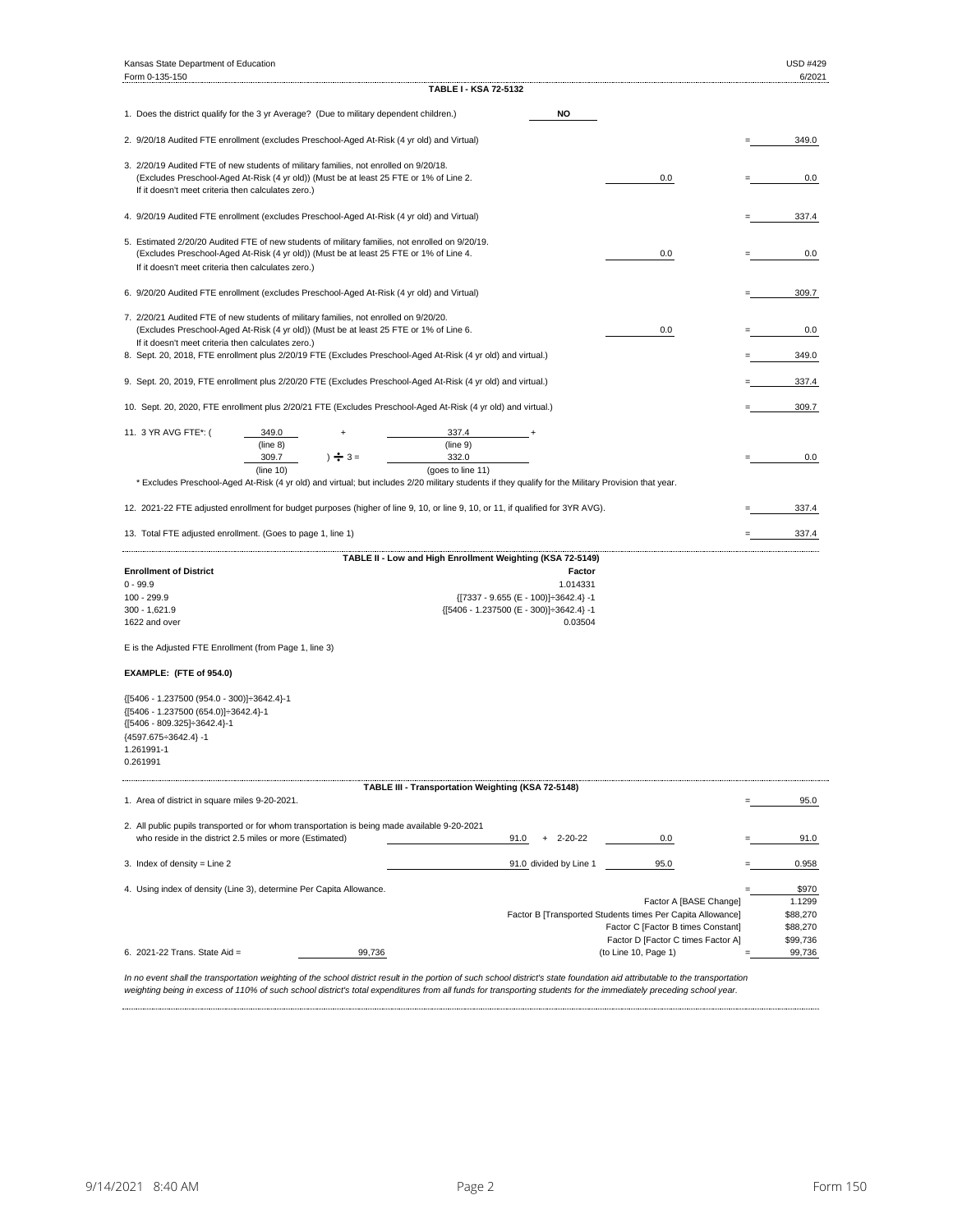| Kansas State Department of Education                                                                                                                                                                                                                                                                                                                                                                                                                                                                                                                                                                                                                                                                               |                            |                  | <b>USD #429</b>  |
|--------------------------------------------------------------------------------------------------------------------------------------------------------------------------------------------------------------------------------------------------------------------------------------------------------------------------------------------------------------------------------------------------------------------------------------------------------------------------------------------------------------------------------------------------------------------------------------------------------------------------------------------------------------------------------------------------------------------|----------------------------|------------------|------------------|
| Form 0-135-150                                                                                                                                                                                                                                                                                                                                                                                                                                                                                                                                                                                                                                                                                                     |                            |                  | 6/2021           |
| TABLE IV<br>Virtual State Aid (KSA 72-3715)                                                                                                                                                                                                                                                                                                                                                                                                                                                                                                                                                                                                                                                                        |                            |                  |                  |
| 1. Estimated 9/20/21 FTE enrollment for full-time students enrolled in virtual programs.                                                                                                                                                                                                                                                                                                                                                                                                                                                                                                                                                                                                                           |                            |                  |                  |
|                                                                                                                                                                                                                                                                                                                                                                                                                                                                                                                                                                                                                                                                                                                    | 0.0 X<br>0.0 X             | \$5,000          | 0<br>$\mathbf 0$ |
| 2. Estimated 9/20/21 FTE enrollment for part-time students enrolled in virtual programs.<br>3. Estimated Virtual Credits* (20 years and older).                                                                                                                                                                                                                                                                                                                                                                                                                                                                                                                                                                    | 0.00 X                     | \$1,700<br>\$709 | $\mathsf 0$      |
| 4. Estimated Virtual State Aid (Lines 1 plus 2 plus 3)                                                                                                                                                                                                                                                                                                                                                                                                                                                                                                                                                                                                                                                             |                            |                  | \$0              |
| *No student shall be counted for more than 6 credits per year.                                                                                                                                                                                                                                                                                                                                                                                                                                                                                                                                                                                                                                                     |                            |                  |                  |
| "Virtual School" means any school or educational program that: (1) Is offered for credit; (2) uses distance-learning technologies which predominately<br>use internet-based methods to deliver instruction; (3) involves instruction that occurs asynchronously with the teacher and pupil in separate locations;<br>(4) requires the pupil to make academic progress toward the next grade level and matriculation from kindergarten through high school graduation;<br>(5) requires the pupil to demonstrate competence in subject matter for each class or subject in which the pupil is enrolled as part of the virtual school;<br>and (6) requires age-appropriate pupils to complete state assessment tests. |                            |                  |                  |
| <b>TABLE V</b>                                                                                                                                                                                                                                                                                                                                                                                                                                                                                                                                                                                                                                                                                                     |                            |                  |                  |
| High At-Risk Weighting Calculation (KSA 72-5151)                                                                                                                                                                                                                                                                                                                                                                                                                                                                                                                                                                                                                                                                   |                            |                  |                  |
| 1. Estimated 2021-22 Free Lunch Percentage (1B divided by 1A)                                                                                                                                                                                                                                                                                                                                                                                                                                                                                                                                                                                                                                                      |                            |                  | 19.58 %          |
| A. 9/20/21 + 2/20/22 Headcount (from Open page)                                                                                                                                                                                                                                                                                                                                                                                                                                                                                                                                                                                                                                                                    |                            | 332              |                  |
| B. 9/20/21 + 2/20/22 Free Lunch Headcount (from Open page)                                                                                                                                                                                                                                                                                                                                                                                                                                                                                                                                                                                                                                                         |                            | 65               |                  |
|                                                                                                                                                                                                                                                                                                                                                                                                                                                                                                                                                                                                                                                                                                                    |                            |                  |                  |
| 2. Estimated 2021-22 High-Density At-Risk Student Weighting (higher of 2A or 2B) (goes to Page 1, Line 8)<br>A. USD Level (i or ii)                                                                                                                                                                                                                                                                                                                                                                                                                                                                                                                                                                                |                            | 0.0              | 0.0              |
| i. High-Density At-Risk $>= 50\%$ (1B times 10.5%)                                                                                                                                                                                                                                                                                                                                                                                                                                                                                                                                                                                                                                                                 | 0.0                        |                  |                  |
| ii. High-Density At-Risk $>= 35\%$ and $< 50\%$ (1B times (#1 m)                                                                                                                                                                                                                                                                                                                                                                                                                                                                                                                                                                                                                                                   | 0.0                        |                  |                  |
| <b>B. SCHOOL Level</b><br>*** Enter building enrollment on HD-AR BLDG worksheet***                                                                                                                                                                                                                                                                                                                                                                                                                                                                                                                                                                                                                                 |                            | 0.0              |                  |
|                                                                                                                                                                                                                                                                                                                                                                                                                                                                                                                                                                                                                                                                                                                    |                            |                  |                  |
| TABLE VI ** (NEW) **                                                                                                                                                                                                                                                                                                                                                                                                                                                                                                                                                                                                                                                                                               |                            |                  |                  |
| At-Risk and High Density At-Risk State Foundation Aid - Required Transfer<br>From General Fund to At-Risk K-12 Fund (2021 House Bill 2134)                                                                                                                                                                                                                                                                                                                                                                                                                                                                                                                                                                         |                            |                  |                  |
| 1. Estimated 2021-22 At-Risk (Free Meals) Weighted FTE [Form 150 Line 7) =                                                                                                                                                                                                                                                                                                                                                                                                                                                                                                                                                                                                                                         | 31.5                       |                  |                  |
| 2. Estimated 2021-22 At-Risk (High Density) Weighted FTE [Form 150 Line 8) =                                                                                                                                                                                                                                                                                                                                                                                                                                                                                                                                                                                                                                       | 0.0                        |                  |                  |
| 3. Estimated At-Risk State Foundation Aid [ (Line 1 + Line 2) X \$4706 ] =                                                                                                                                                                                                                                                                                                                                                                                                                                                                                                                                                                                                                                         | 31.5 X                     | \$4,706          | \$148,239        |
| Page 1 Footnotes:                                                                                                                                                                                                                                                                                                                                                                                                                                                                                                                                                                                                                                                                                                  |                            |                  |                  |
| (a) Weighted FTE enrollment is computed by taking the total clock hours of bilingual students who are enrolled and attending in an<br>approved bilingual class on 9-20-2021 and dividing by 6 (cannot exceed 6 hours for an individual student). Total<br>clock hours<br>$0.0 \div 6 \times 0.395 =$                                                                                                                                                                                                                                                                                                                                                                                                               | 0.0000 (Record on Line 5)  |                  |                  |
| (b) FTE is computed by taking the total headcount of bilingual students who are enrolled and attending in an<br>approved bilingual class on 9-20-2021 and multiplying by factor of 0.185. Total<br>headcount<br>$0 \times 0.185 =$                                                                                                                                                                                                                                                                                                                                                                                                                                                                                 | 0.0000 (Record on Line 5)  |                  |                  |
| (c) FTE is computed by taking the total clock hours of career and technical education students who are enrolled and attending<br>in an approved vocational class on 9-20-2021 and dividing by 6 (cannot exceed 6 hours for an individual student). Total<br>clock hours<br>$92.0 \div 6 =$                                                                                                                                                                                                                                                                                                                                                                                                                         | 15.3333 (Record on Line 6) |                  |                  |
| (d) In order to access new facilities weighting, a USD must have adopted at least a 25% LOB. Only eligible to schools that passed a bond election<br>prior to July 1, 2015 and bond money was used for construction of new facilities or new schools that were built primarily with federal funds<br>on a military reservation located on USD 207 and USD 475.                                                                                                                                                                                                                                                                                                                                                     |                            |                  |                  |
| (e) Preschool-Aged At-Risk (4 yr old) students are counted as .5 FTE. USD must be approved by the Kansas State Department<br>of Education.                                                                                                                                                                                                                                                                                                                                                                                                                                                                                                                                                                         |                            |                  |                  |
| (f) Comes from form 118 (line 20).                                                                                                                                                                                                                                                                                                                                                                                                                                                                                                                                                                                                                                                                                 |                            |                  |                  |
| (NOTE: If September 20 falls on a weekend, the following Monday will be the official count date.)                                                                                                                                                                                                                                                                                                                                                                                                                                                                                                                                                                                                                  |                            |                  |                  |